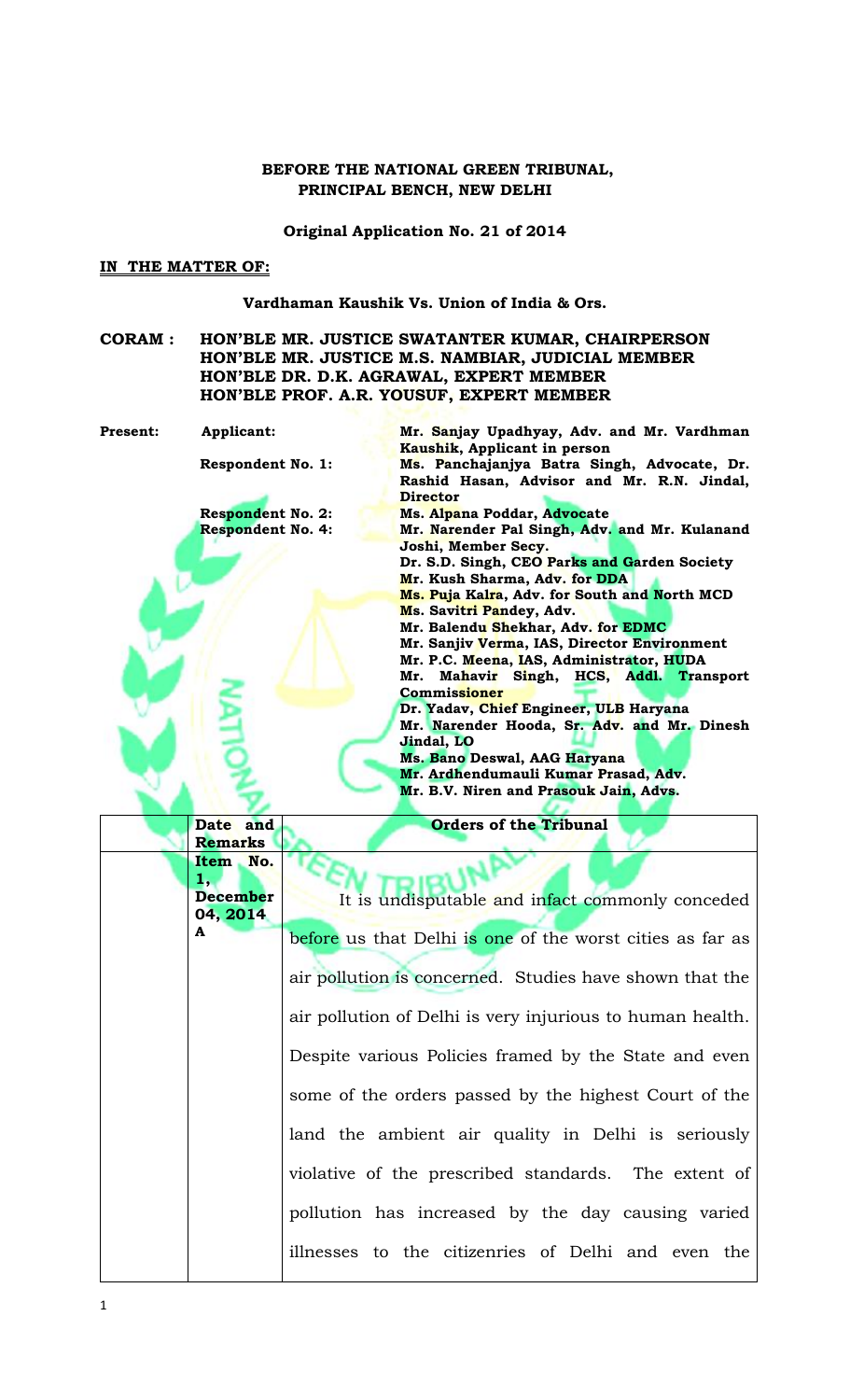morning walkers are not safe. In order to adopt a consultative and deliberated approach for resolving this serious menace the Tribunal had directed various stakeholders and all concerned Departments of the States to be present at a Chamber meeting that was held at NGT on 02nd December, 2014. Amongst others the following were present:-

- 1. Dr. S. C. Khuntia, Special Secretary & Financial Advisor, Ministry of Petroleum and Natural Gas
- 2. Dr. Rashid Hasan, Advisor, MoEF & CC
- 3. Mr. A. B. Akolkar, Member Secretary, Central Pollution Control Board
- 4. Mr. Sanjiv Kumar, Secretary, Environment & Forest, NCT of Delhi
- 5. Ms. Alka Diwan, Secretary Finance, GNCTD, Finance Deptt.
- 6. Mr. Satish Mathur, SPL Commissioner (Transport), GNCTD
- 7. Mr. P C Meena, IAS, HUDA
- 8. Mr. M. K. Meena, IPS, Jt. CP, New Delhi, Delhi Police RIBU
- 9. Dr. M. M. Kully, Member Secretary, Finance, **GNCTD**
- 10. Dr. Mukesh Chander, Special Commissioner Incharge Traffic Police Delhi, Delhi Police
- 11. Mr. P. Kamaraj, Spl. CP/HQ, Delhi
- 12. Dr. Anil Kumar, Director (Environment), Govt. of Delhi, Environment Dept., Govt. of Delhi
- 13. Mr. Kulanand Joshi, Member Secretary, Delhi Pollution Control Committee, Govt. of NCT of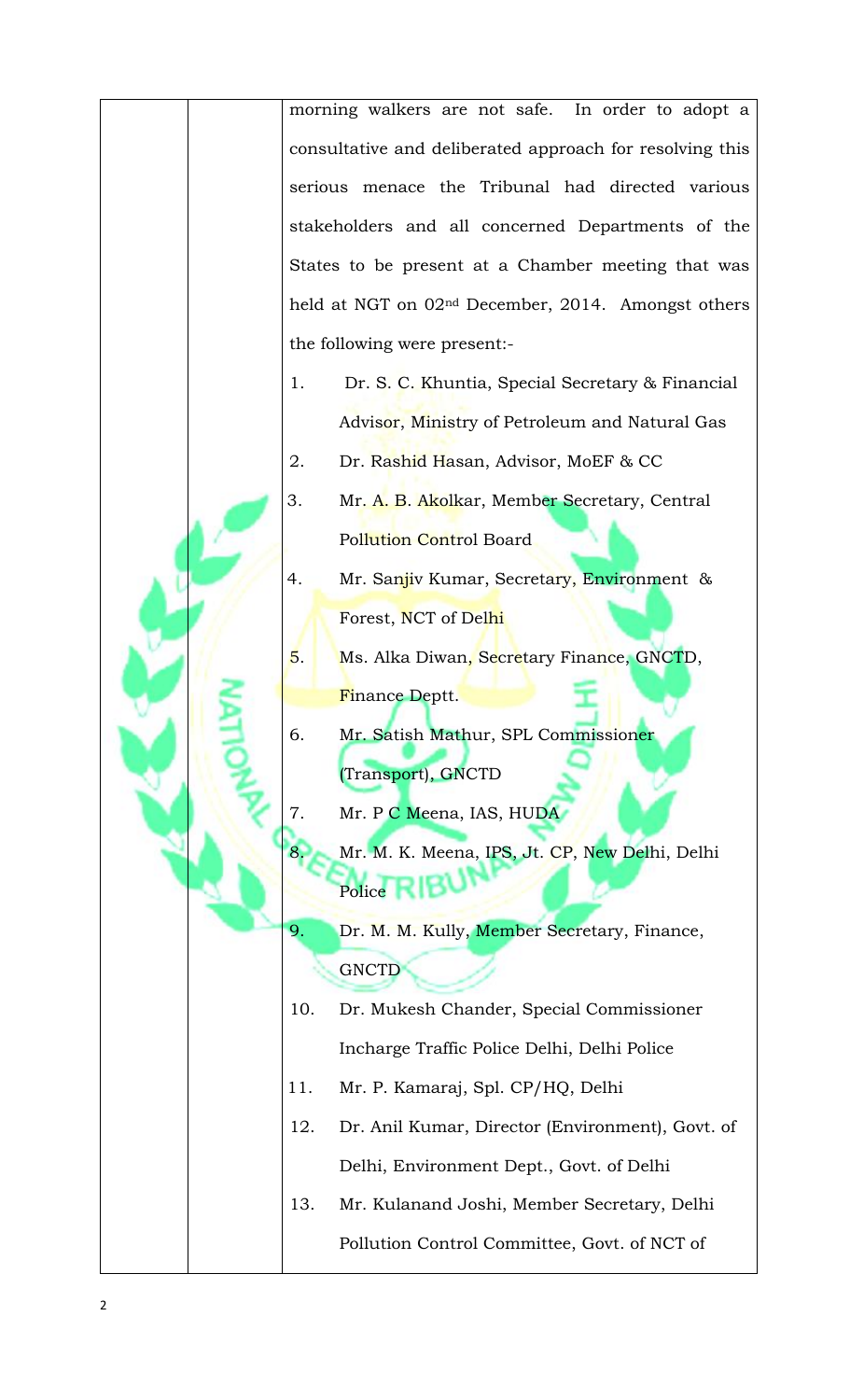|  |     | Delhi                                               |
|--|-----|-----------------------------------------------------|
|  | 14. | Mr. Praveen Gupta, Commissioner, Nr. DMC,           |
|  |     | MCD (North)                                         |
|  | 15. | Mr. Manish Gupta, Commissioner, SDMC, EDMC          |
|  | 16. | Mr. Gyanesh Bhati, Secretary Cum Commissioner       |
|  |     | Transport, Govt. of NCT of Delhi                    |
|  | 17. | Mr. Debanshu Mukherjee, CMD, Delhi Transport        |
|  |     | corporation                                         |
|  | 18. | Mr. SCL Das, Secretary (Health), Govt. of NCT of    |
|  |     | Delhi                                               |
|  | 19. | Mr. Sanjay Bandopadhyaya, Joint Secretary,          |
|  |     | Ministry of Road Transport & Highways               |
|  | 20. | Ms. Durga Shanker Mishra, Addl. Secretary,          |
|  |     | Ministry of Urban Development                       |
|  | 21. | Mr. Pramod Kumar Agrawal, ACEO, NOIDA               |
|  | 22. | Mr. Anant Kumar, CE, New Delhi Municipal            |
|  |     | Council                                             |
|  | 23. | Mr. Deepak Gupta, CE, PWD, GMCTD                    |
|  | 24. | Mr. C. Ekambaram, Chief Engineer, M/o Road          |
|  |     | <b>Transport Highways</b>                           |
|  | 25. | Dr. TK Joshi, Delhi Govt. MAML                      |
|  | 26. | Ms. Puja Kalra, Adv., Counsel for North MCD,        |
|  |     | South MCD                                           |
|  | 27. | Ms. Savitri Pandey, Adv., Counsel for State of U.P. |
|  | 28. | Mr. Ravindra Kumar, Adv., NOIDA                     |
|  | 29. | Mr. Surnedra Kumar, Law Officer, South MCD,         |
|  |     | South MCD                                           |
|  | 30. | MR. Balendu Shekhar, Adv. Of EDMC, EDMC             |
|  | 31. | Mr. Kush Sharma, Adv., Delhi Development            |
|  |     | Authority                                           |
|  |     |                                                     |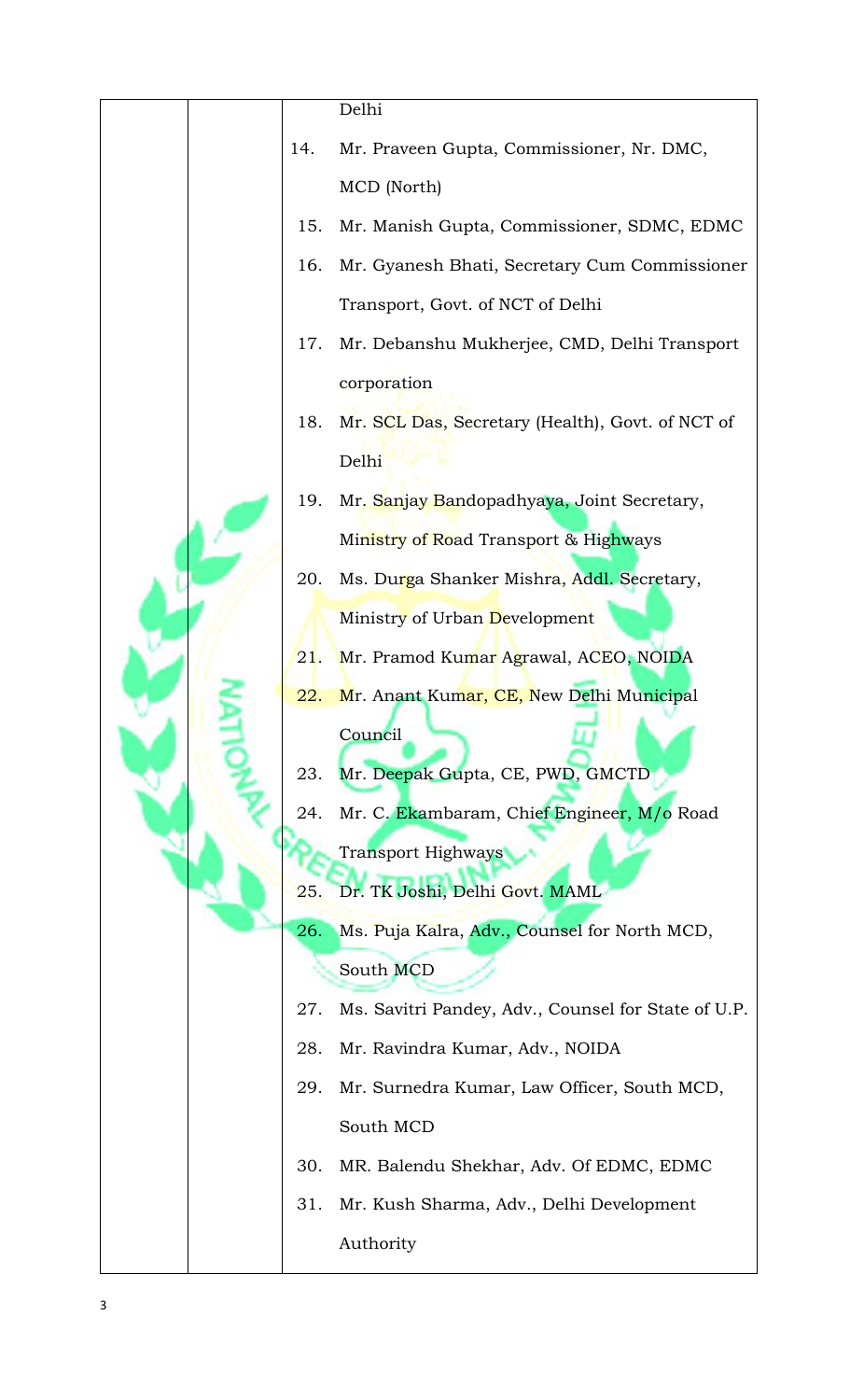- 32. Mr. Narender Pal Singh, Adv. For DPCC & GNCTD
- 33. Mr. Dinesh Jindal, Law Officer, DPCC
- 34. Dr. M.P. George, Scientist-D, Delhi Pollution Control Committee

Reference to various proposals put forward by the various studies carried out by different Departments and preventive and restorative steps that could be taken were deliberated upon extensively. Further, it was also discussed as to how effectively the directions issued by the Tribunal could be implemented effectively and purposefully. There was a serious concern and consensus that the air quality of Delhi needed attention of all concerned and had to be improved, even if necessary by taking harsh steps in accordance with law. The studies have shown that there are three primary sources causing serious air pollution in NCR Delhi as far as PM10 is concerned. They are dust, burning of plastic and other materials including leaves in the open area and vehicular pollution. All these three sources lead to a common evil of air pollution by introducing high particulate matters, hydrocarbon, oxides of sulphur and nitrogen, benzene and ozone in the air. Vehicles emit numerous carcinogenic chemicals, diesel contains benzene, formal dehyde and 1, 3 – butadiene all three are well recognised carcinogenics. All these pollutants are responsible for causing health hazards. Burning of material also causes serious respiratory problems and are even carcinogenic. It is unquestionable that citizens of Delhi are certainly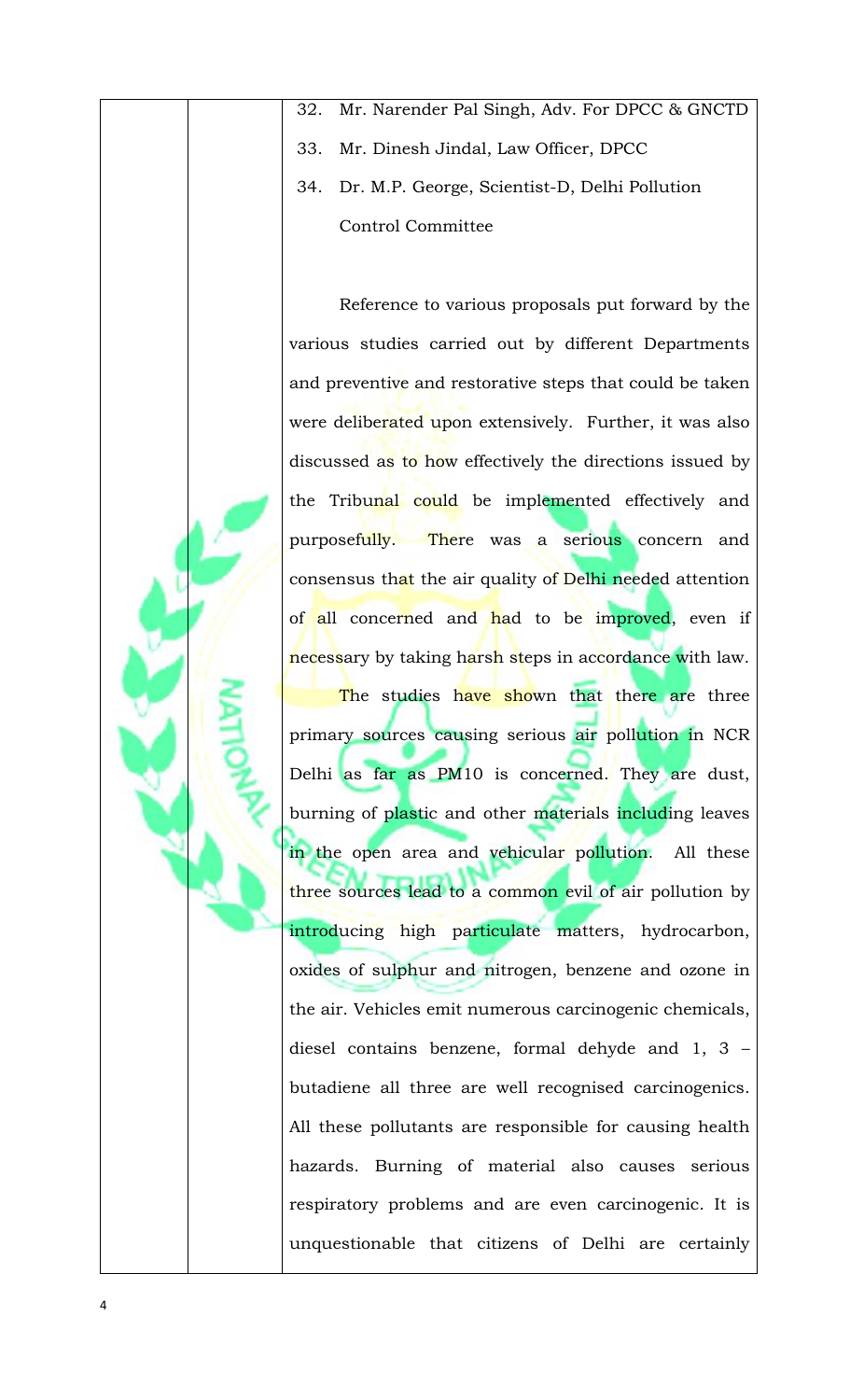entitled to better quality of air and environment. Though, these three sources of pollution are independent of each other and require different and distinct preventive and restorative directions, but have to be dealt with a common object of ensuring attainment of better ambient air quality in NCR Delhi.

This necessitated the issuance of Notice to the State of Haryana, State of Uttar Pradesh and State of Rajasthan which have adjacent border with NCR Delhi. Learned counsel appearing for these States have accepted Notice and are present before the Tribunal. They also commonly conceded that adequate measures are required to be taken for prevention and control of pollution and maintenance of air quality. They also further state that all these States would fully cooperate with the Government of NCT of Delhi and would comply with the directions of the Tribunal for attainment of the object aforestated.

An argument has been advanced before us to say that banning of 15 years old vehicles in Delhi would be unfair to the owners of the cars and consequently if cars are sent outside Delhi it would mean that they will cause pollution in other cities and hence, it would shift the pollution. This submission is not only misconceived but void of reasoning as well. Foremost, it pre-supposes that the vehicles of more than 15 years age are not causing pollution. The direction for not permitting the 15 years old vehicles to ply in Delhi may cause some hardship but certainly that hardship on individual or group of individuals must give way to the public cause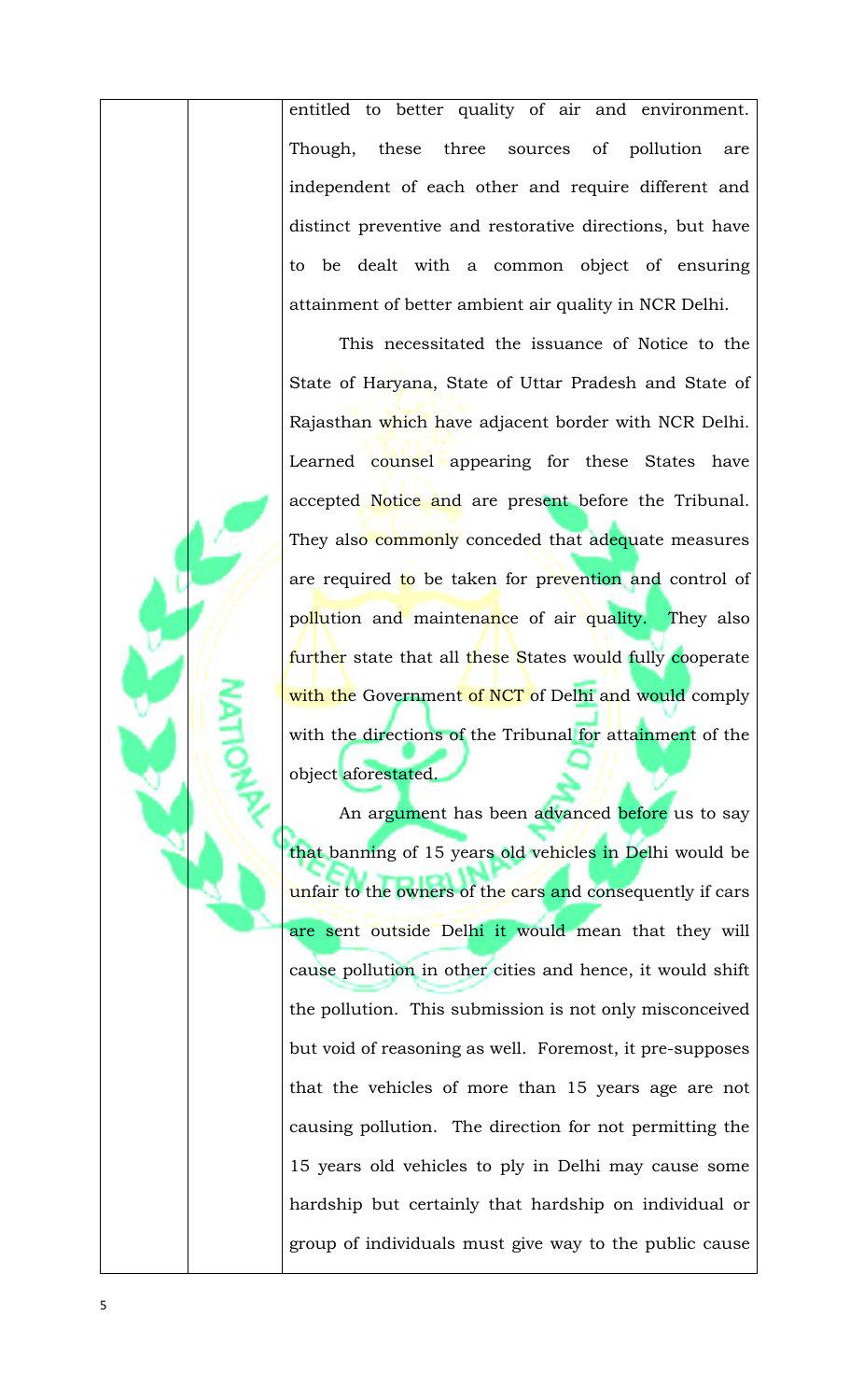of better environment and public health, which as per constitutional mandate is the fundamental right of the public at large. Individual rights must concede in favour of public rights.

Furthermore a 15 year old vehicle may have greater adverse impact on the air quality and environment in a congested area with heavy vehicles density in comparison to when it is driven in an area which is open, with thin vehicle density has a greener belt and wider air dispersion possibility. It is an established fact that particulate problem is most severe in the area having dense population coupled with heavy traffic intensity. Although new engine design have come into existence to reduce emission but the gain has got over shadowed the increasing number of vehicles and the increasing miles travelled per vehicle per year (Wargo et al 2006; Environment and Human Health Inc. Connecticut, USA) with heavy engine. We have to give precedence to the environment and public health and, therefore, the directions must be adhered to without delay and default. Having considered various aspects and after seriously pondering over the suggestions made at the Bar or in the Chamber meeting, we are of the considered view that further directions are called for in the larger public interest and to ensure prevention of air pollution emanating from the three primary sources aforestated.

It has also been brought to our notice that nearly 30 lakhs litres of petrol is wasted because of traffic jams and held-up-at signals. This data, however, relates to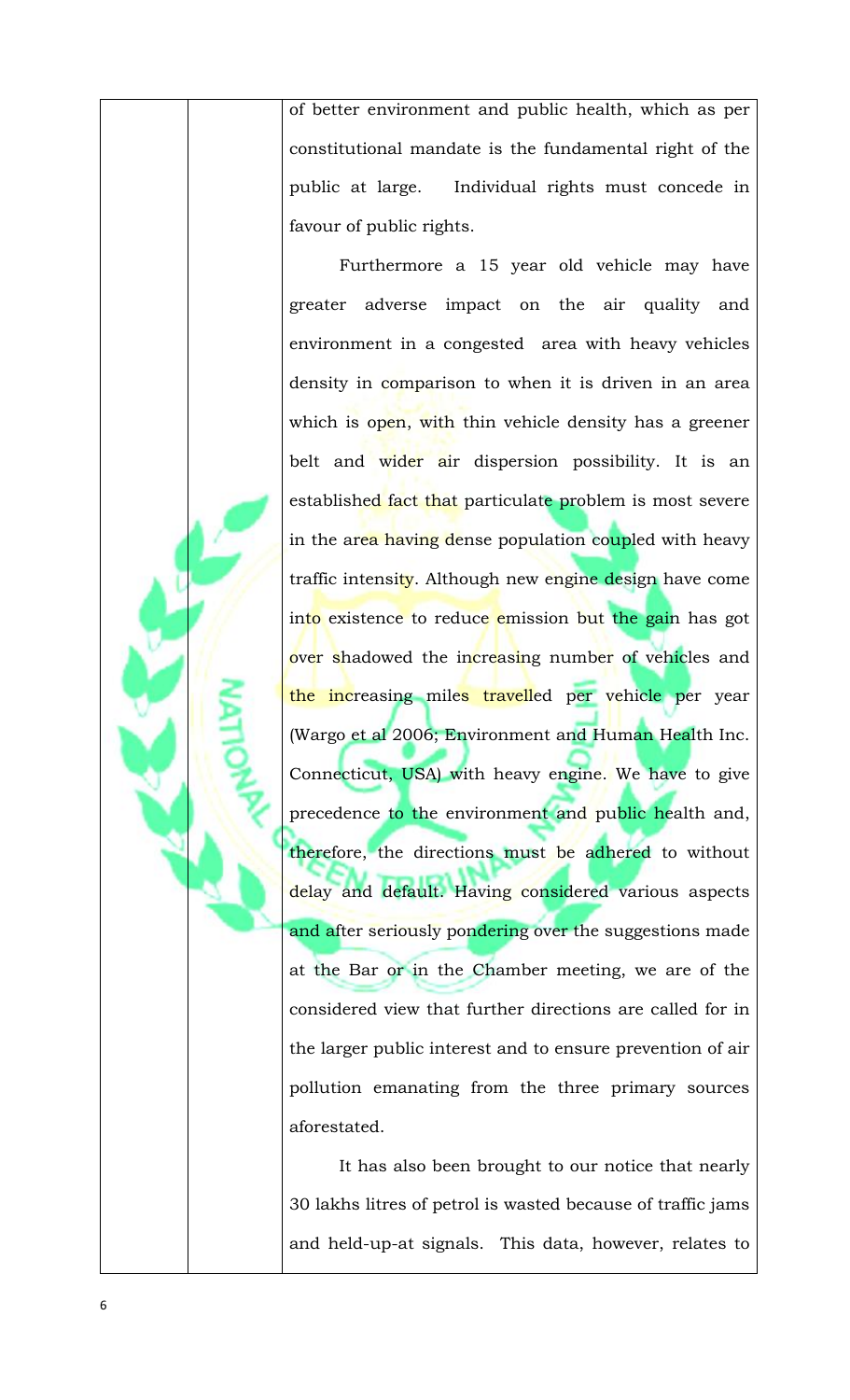the year 2009 which must naturally have increased considerably now. There are certain definite steps that required to be taken by the concerned Authorities to ensure free flow of traffic and avoid traffic congestion on the roads.

## **Directions:**

- 1. Our order dated 26<sup>th</sup> November, 2014 and 28<sup>th</sup> November, 2014 shall continue to be in force till further orders and shall be strictly enforced by all concerned Authorities.
- 2. We direct a team of CPCB, DPCC, a Scientist from MoEF, a Scientist from State Boards of State of Rajasthan, State of Haryana and State of Uttar Pradesh to take ambient air quality samples from the entire NCR Delhi at different intervals and times. The samples would be taken during the peak hours as well as non-peak hours. The sample shall definitely be collected in the early morning hours and late evening hours. The complete analysis of this data for all parameters of NAAQS 2006 shall be made and comparison with the national ambient air quality specified in the Notification dated 18th November, 2009 issued by the MoEF in relation to the air quality standards specified therein shall be made. This report shall also identify the environmentally safest period of the day when residents of Delhi would be exposed to minimum injury to their health.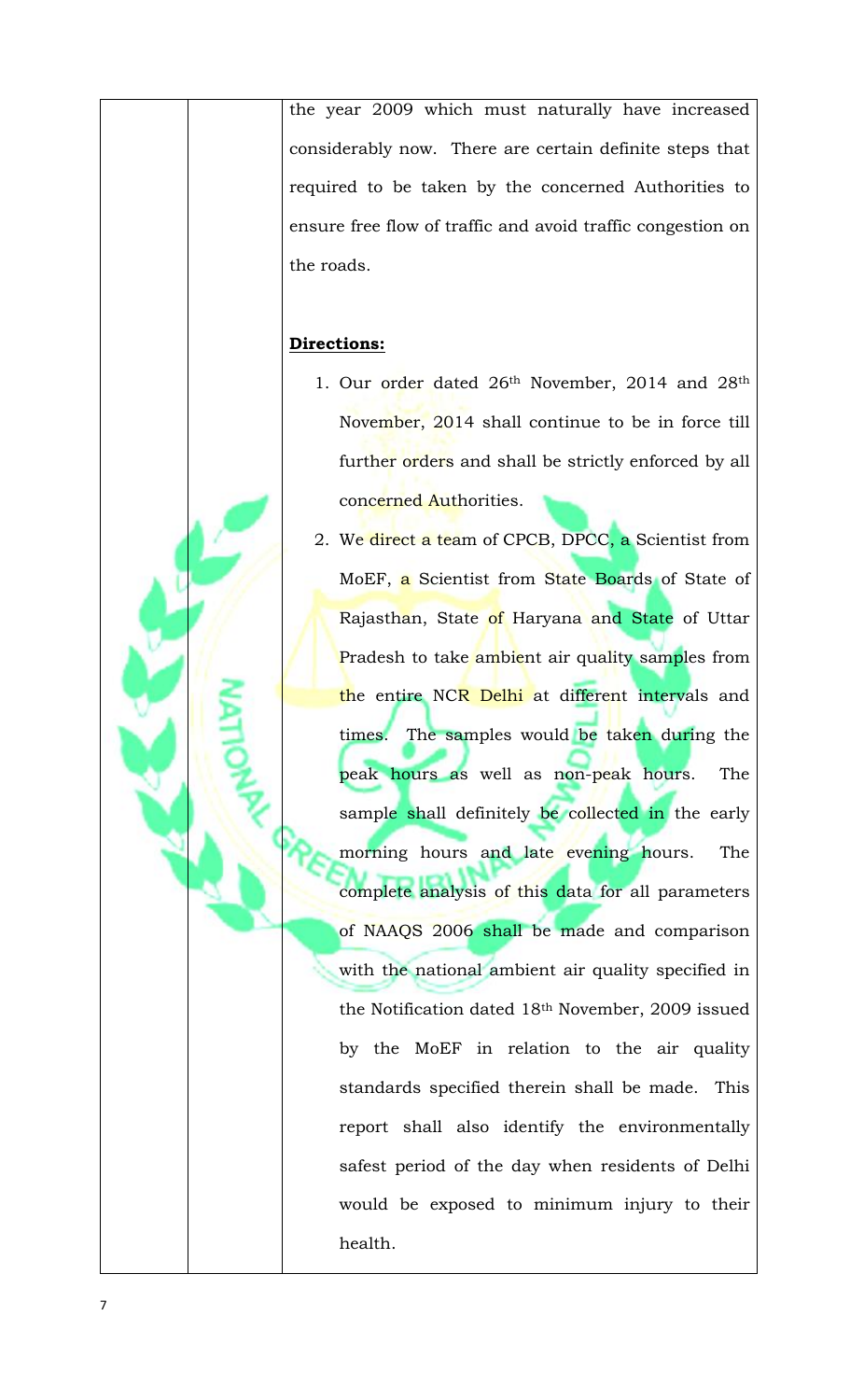3. The data so collected shall be treated as base line data for issuance of further directions to improve air quality in Delhi. As already indicated these three principle sources of pollution of air have to be separately dealt with. There cannot be any commonality in the issuance of directions and measures to be taken for prevention and control under each head. Thus, we would pass directions specific to each of the above stated sources:

# **Vehicular Pollution**

1. In addition to the directions already issued we further direct concerned Authorities and Administration to consider the proposal for charging of higher parking fee, higher registration fee and imposition of congestion charges. They shall put their respective suggestions on record before the next date of hearing.

We direct all the State Governments, particularly NCT Delhi, to take effective steps to enhance public transportation facilities and provide due infrastructure in that behalf. It will be ensured that public transport becomes more user friendly rather than causing waste of energy by plying empty buses on the roads.

It is a matter of common knowledge that air conditioned buses are being run by DTC for long part of the day ply but without passengers. Thus, DTC should run buses of different capacity and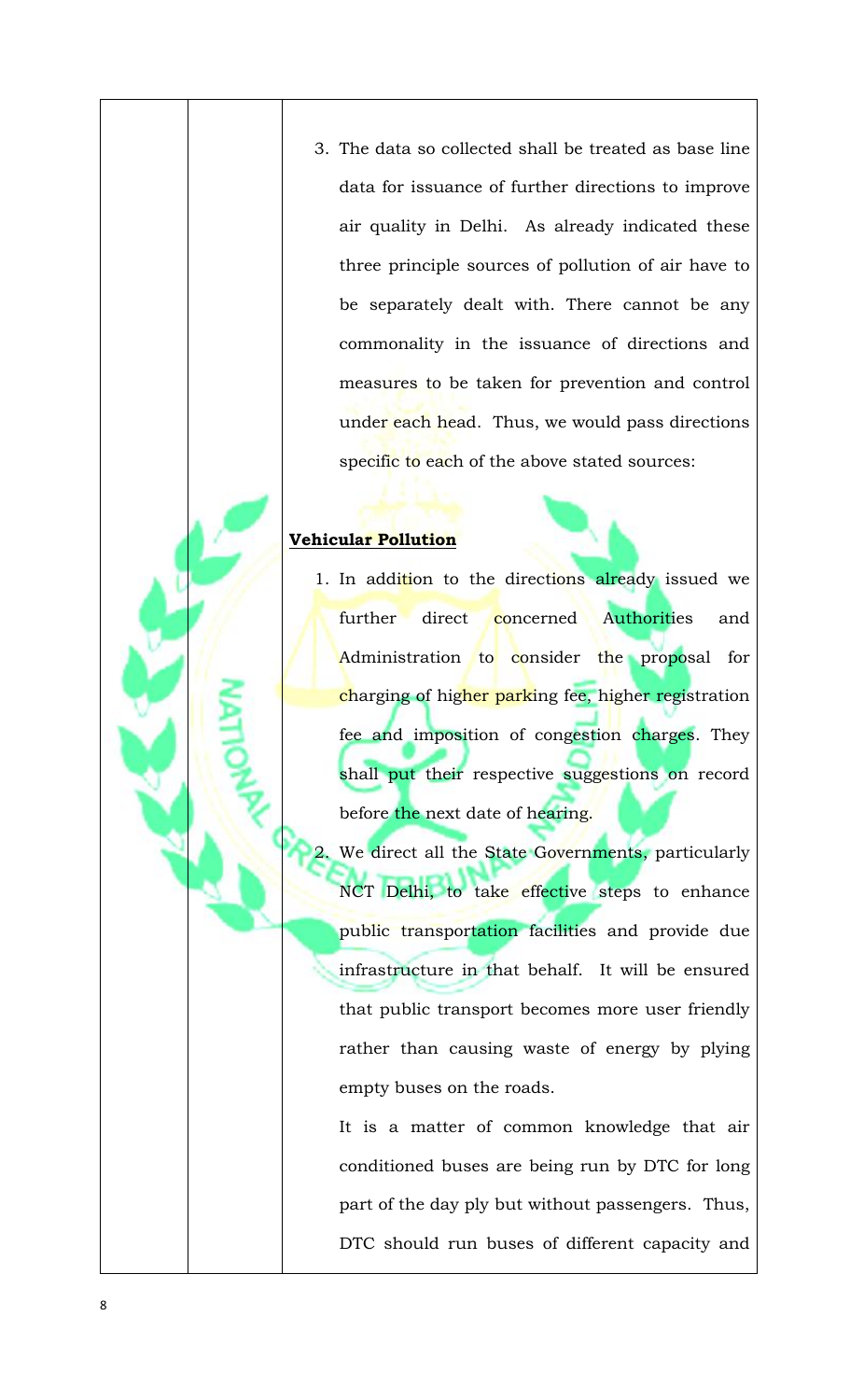size at different timings and on different routes. All such buses would be driven on CNG fuel only.

- 3. The DTC shall ensure that the buses running by it do not cause congestion. This transport should be of greater utility to the public and distinct incentives should be provided to the general public to encourage use of public transport.
- 4. The DTC shall ensure that every bus belonging to DTC or operating under its directions is subjected to mechanical check up through computerised system once every month and will be subjected to check for PUC atleast twice a month.
- 5. The DTC shall formulate a proper group of staff to carry out above directions/functions and submit a compliance report to the Depot Manager who in turn will inform the highest Authority of the DTC. The above regular computerised check will not absolve the DTC from being subjected to random checks by the concerned Authorities for the purposes of issuance of PUC. It shall be ensured that these buses do not exceed the prescribed emissions standard.

6. The Government and all concerned Authorities shall ensure free flow of traffic in Delhi. Parking spaces shall be earmarked. Parking of vehicles in excess and beyond the specified parking area shall be strictly prohibited. In any case, there shall be no parking permitted on metalled roads in Delhi and appropriate Authority shall take due steps for taking penal action against the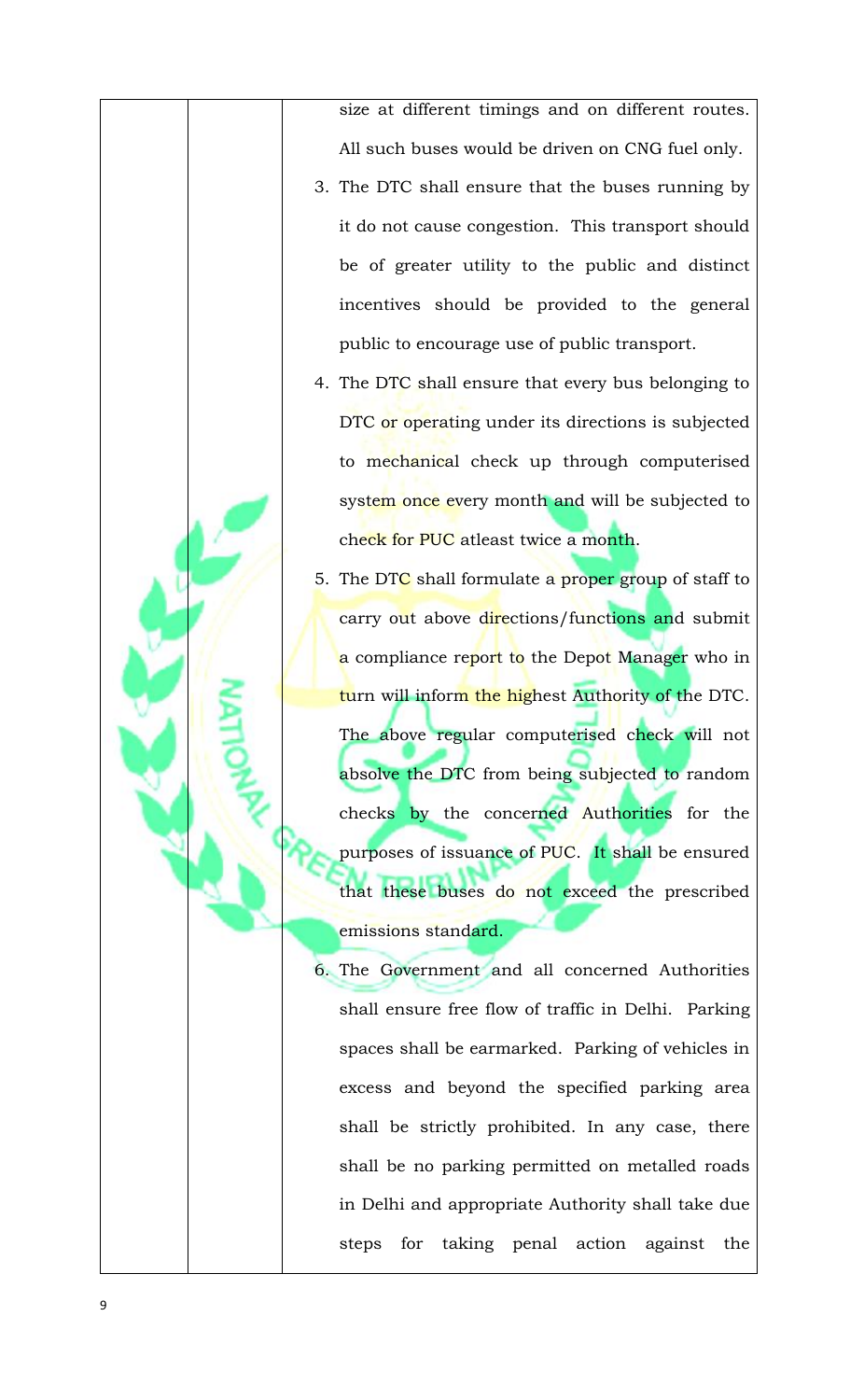defaulting persons or firms or contractors who violate this direction.

# **General directions**

- 1. Obstructions in free flow of traffic result in traffic jams that lead to higher emission of pollutants in the atmosphere. Thus, we direct the Authorities to ensure that there is no unauthorised parking and whenever a vehicle breaks down on the roads, the same should be removed immediately and without any undue delay. Authorities particularly the Police, thus should make the towing cranes easily accessible.
- 2. The persons who violate these directions besides being liable for different actions that may be taken against them by the Corporation or <mark>a</mark>ppropriate Authority under the law in force, would also be liable to pay compensation and the amounts may be determined by the Tribunal on the principle of 'Polluter Pays' for causing and/or abating pollution in NCR Delhi.
- 3. The ambient air quality of Delhi needs to be improved even if harsh directions within the framework of law are required to be issued. Keeping in view the gravity of harm to human health due to inferior ambient air quality of Delhi. Improvement even by a decimal of the air quality would go long way in air improving public health and environment in Delhi. Thus, we direct the Governments and all public and other Authorities to immediately install air filters in the colleges,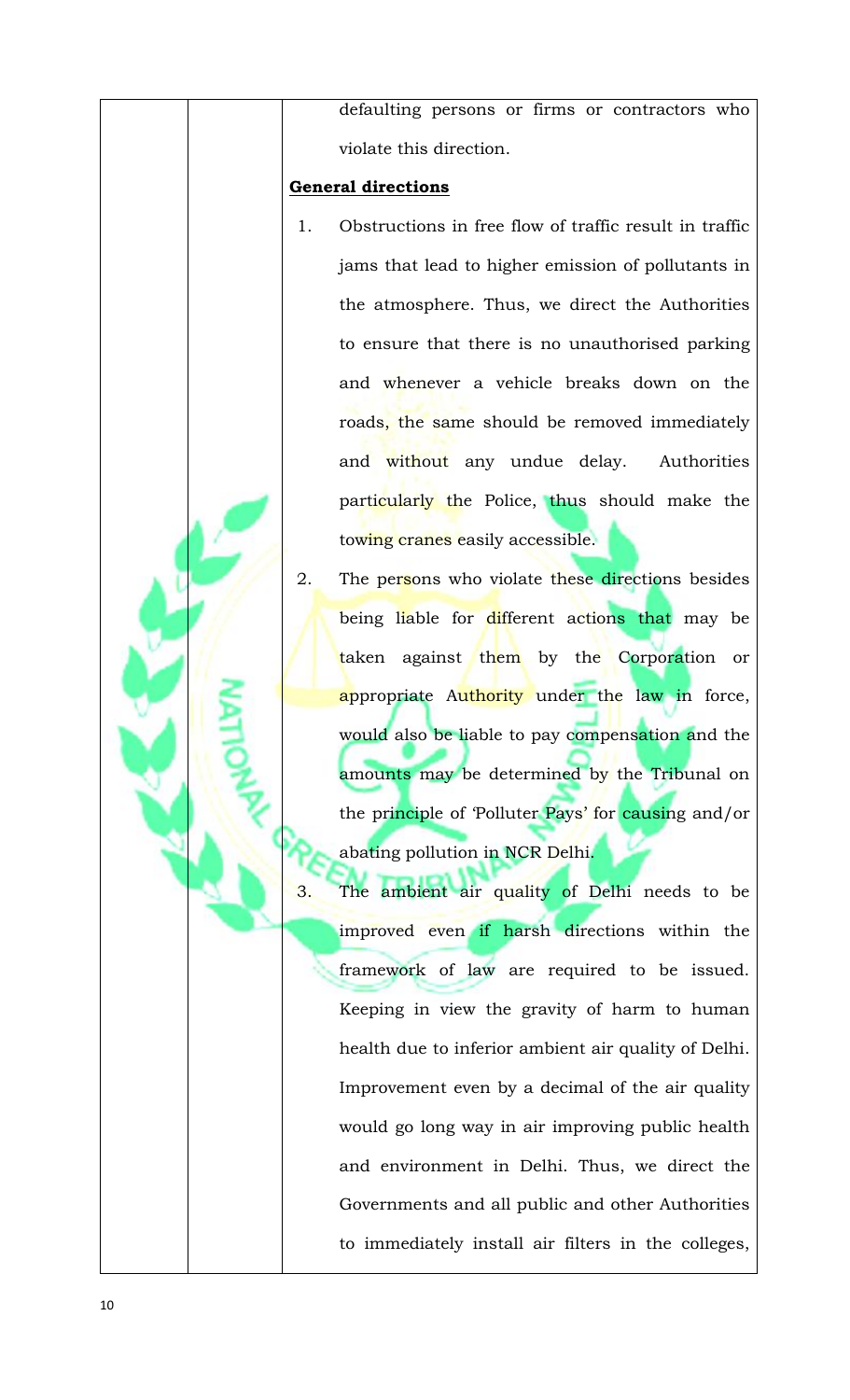schools, gardens and other public places which are visited by a greater number of people in the day.

- 4. The check post, as directed ealier at the entry points to Delhi, would be manned and monitored commonly by Police, transport department and Weight and Measures Department of NCT of Delhi, and also Officers of the similar Department from the concerned States shall accompany.
- 5. Online weighing machines shall be installed at a short distance away from the entry post of Delhi. Record of online data of weighing machines in respect of goods carrying vehicles would be maintained regularly and checked by the senior Officer of Police and Transport Department who <mark>sh</mark>all sign and <mark>verify suc</mark>h data every day.
- 6. The check post would only let such vehicles pass onwards which are found to be neither overloaded nor polluting.
	- These Check Post Staff shall make all efforts to ensure that there is no congestion at the entry points of Delhi and no vehicle standing at the Border should be allowed to keep its ignition on.
- 8. The concerned Authorities and Government should take steps to ensure expeditious completion of the project of Kundli-Manesar-Palwal Express Way, which we are informed is likely to be completed by 2016. The completion of the projects would ensure that the vehicular traffic for destinations other than Delhi do not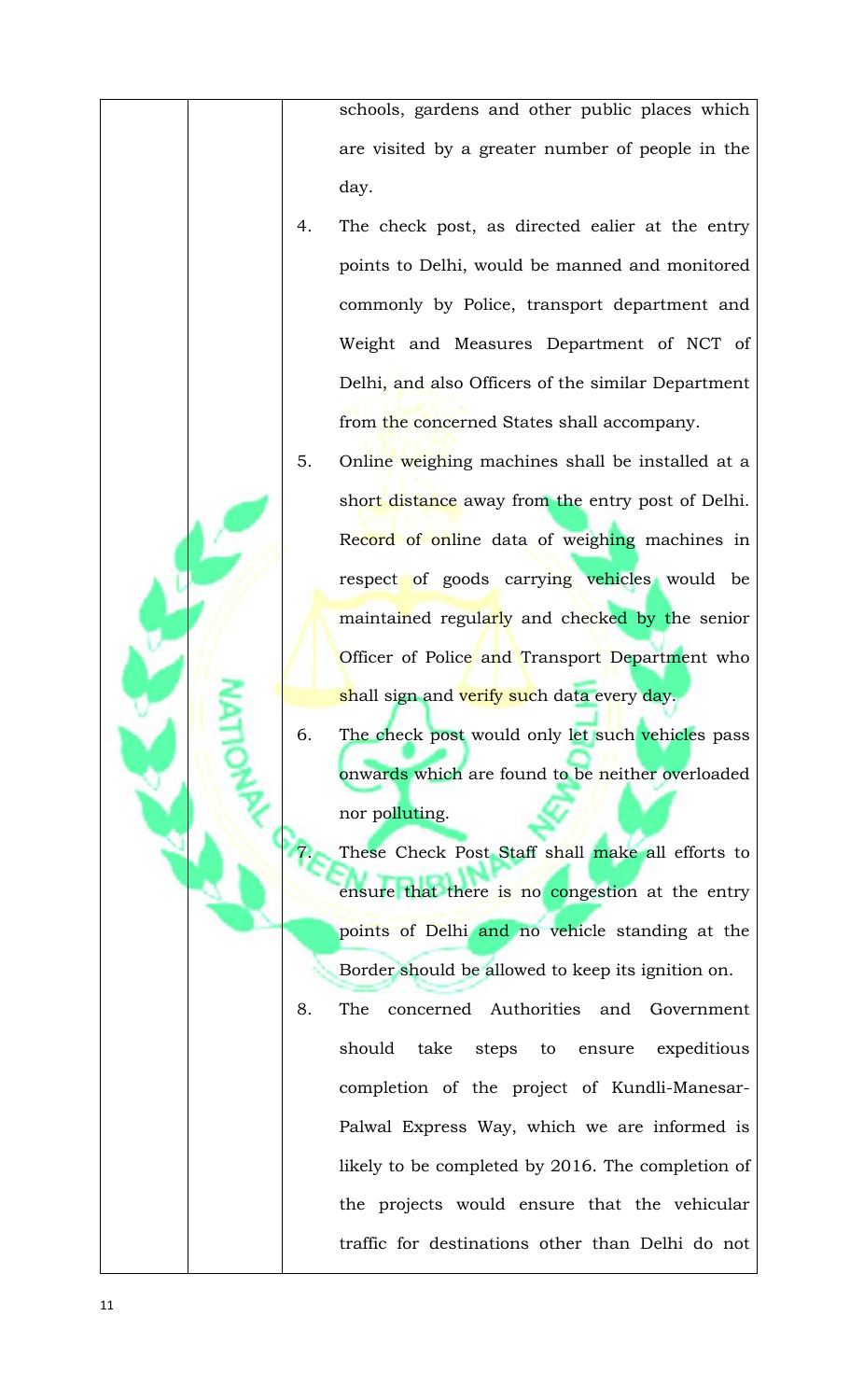enter NCR Delhi, thus, reducing traffic pressure and consequently air pollution, resulting from vehicular traffic in Delhi.

- 9. We also direct NCT Delhi and DDA particularly to take the project for completion of a flyway and/or to connect all existing flyovers without obstruction and traffic lights on top priority.
- 10. The authorities concerned of all the States and NCR of Delhi shall also ensure that Eastern Peripheral Express Way should be completed in a time bound manner and the project be taken up with top priority by the concerned States.
- 11. We direct that the DPCC and the Transport Department shall immediately ensure installation of appropriate 'catalytic convertors', particularly for diesel vehicles, if not already fitted which would ensure reduction of pollutants entering the atmosphere in Delhi.
- 12. The Government of NCT will take steps to introduce and enforce BS-V vehicles in NCR Delhi. All other neighbouring States would ensure that they also take effective steps to have BS - IV compliant vehicles only. The progress report should be submitted before the next date of hearing to the Tribunal.
- 13. It was agreed and which we direct that Lajpat Nagar and Karol Bagh should be taken as pilot projects for de-congestion of the traffic resulting from excessive and impermissible parking in the entire area.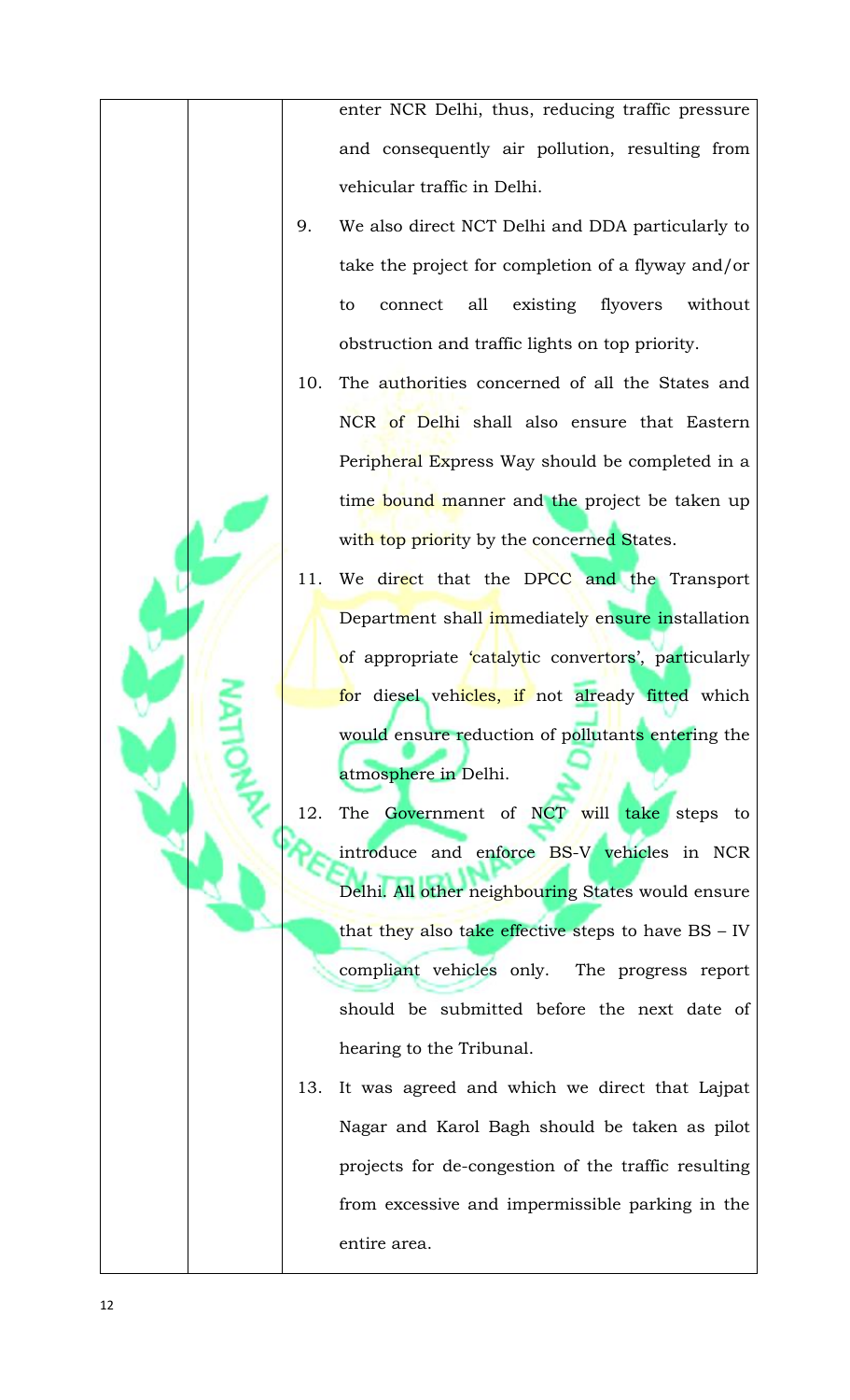- 14. We direct Transport Authority, Delhi Police and DPCC to take immediate and effective steps so that parking areas are marked distinctly and no vehicle is permitted to be parked beyond parking areas in Lajpat Nagar and Karol Bagh. It will be ensured that free flow of traffic is maintained in the market and colonies of the pilot projects. In Lajpat Nagar two way dual carriage while in Karol Bagh one way dual carriage flow of traffic shall be maintained. There must not be any parking on the metalled roads. The concerned Police Officers, Officers of the Corporation and other agencies/authorities shall be personally responsible for this compliance.
- 15. It has been brought to our notice that the forest area of Delhi is 12.12% as against national forest policy that envisaged 33% forest area. However, it may also be noticed that if the green area is added along with forest area then it may come to nearly 20.08% and from whatever point it is viewed, Delhi certainly n<mark>ee</mark>ds a larger green area and forest cover. Thus, we direct NCR of Delhi, DPCC and Forest Department to increase the forest cover area as well as to maintain the existing green and forest covers in an appropriate manner and ensure that there is no degradation of the forest and/or green area in Delhi.
- 16. The Forest Department shall submit report before us as to how many trees have been planted from today till the next date of hearing. The Forest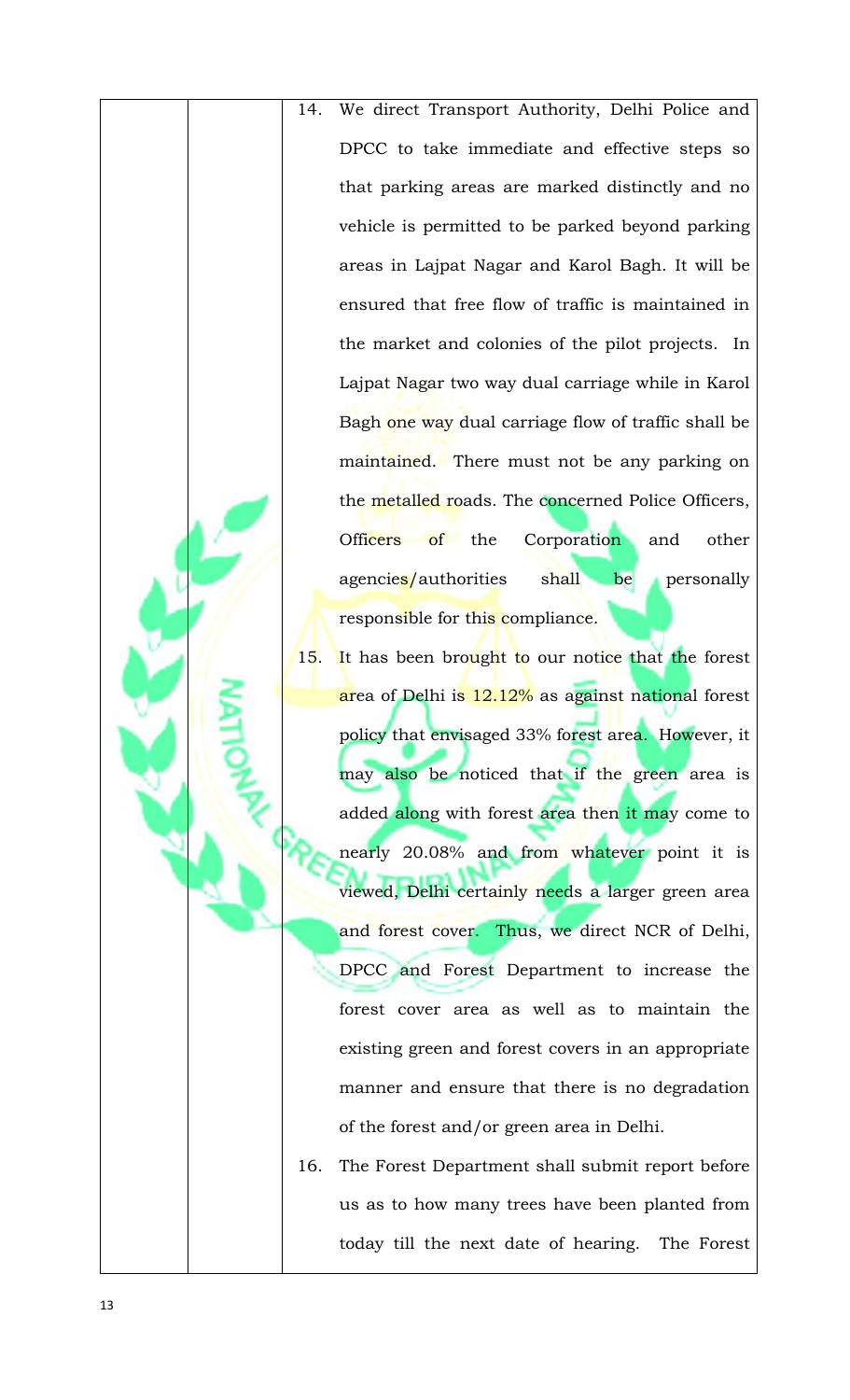Department and Corporation should plant variety of trees belonging to native species in the existing open forest area and also, along the roads and other open spaces.

- 17. It has not been disputed that checking of vehicles and grant of PUC in the entire NCR of Delhi lacks proper functioning and supervision. Thus, we direct all the States to constitute a special team consisting of members from its Transport Department, Environment Department, Pollution Boards and from any other Department as they may consider appropriate to keep serious vigil on the functioning of the service stations or centers empowered to issue PUC. It will ensure that their machines and equipments are duly calibrated on <mark>re</mark>gular intervals and PUC are issued only after checking vehicles in accordance with the norms specified.
- 18. It has also been seriously deliberated that garbage burning in Delhi may not be the only pollutant but it is most serious pollutant. It causes nearly 29.4% of air pollution with reference to PM10, however, its contribution in terms of pm 2.5 is not placed us which is a serious pollutant and causes health hazards. Therefore, steps should be taken to reduce level of PM 2.5 through appropriate anti pollution devices.
- 19. The only workable solution to this serious menace is complete prohibition on burning of garbage or other material in the open area.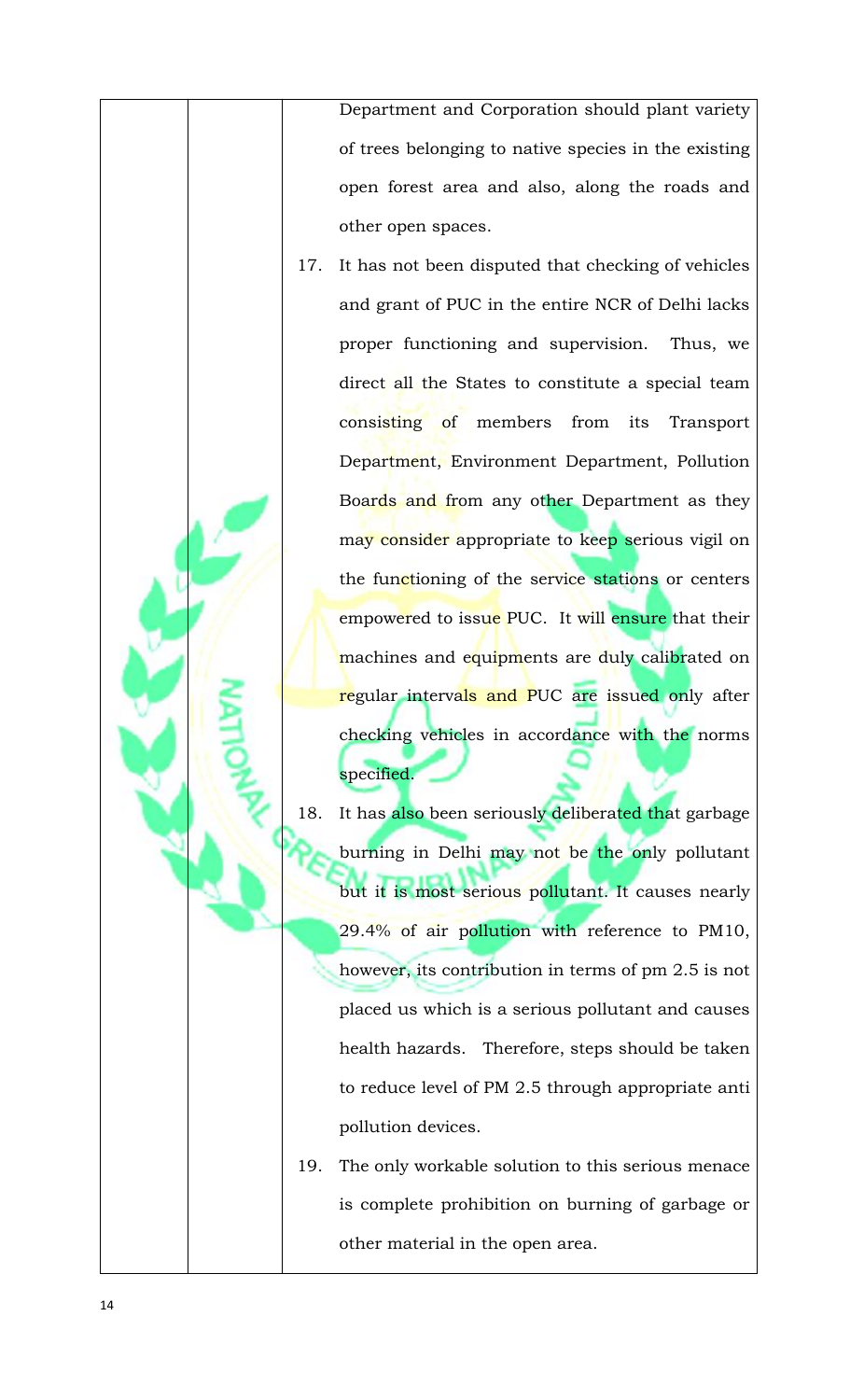- 20. It has also been brought to the notice of the Tribunal that waste plastic, rubber and materials are burnt openly though prohibitory orders have been issued in the other connected matters by the Tribunal. The police has reported that no such burning is going on particularly in the area of Narela and Mundka but complaints with photographs are still being filed before the Tribunal stating clear violation of this direction.
- 21. Thus, we direct Police Authority and respective Municipal Corporation and the DPCC to ensure that any waste material, garbage or even leaves are not burnt in the open areas at all. For this purpose, concerned Executive Engineer of the respective organisation responsible for activities of cleanliness shall be personally responsible because this work alone cannot be carried out by the Police with its limited resources. It is important that all the public Authorities including DPCC and the representative of the State Boards effectively supervise the compliance of this direction. If any person is found to be causing such pollution then besides the actions that can be taken against him. We make it clear that such person shall be liable to pay compensation in terms of Section 15 of the National Green Tribunal Act, 2010 under the principle of 'polluter pays'. This compensation may vary depending on facts and circumstances of the case from Rs. 20,000 to Rs. 1 lakh per incident.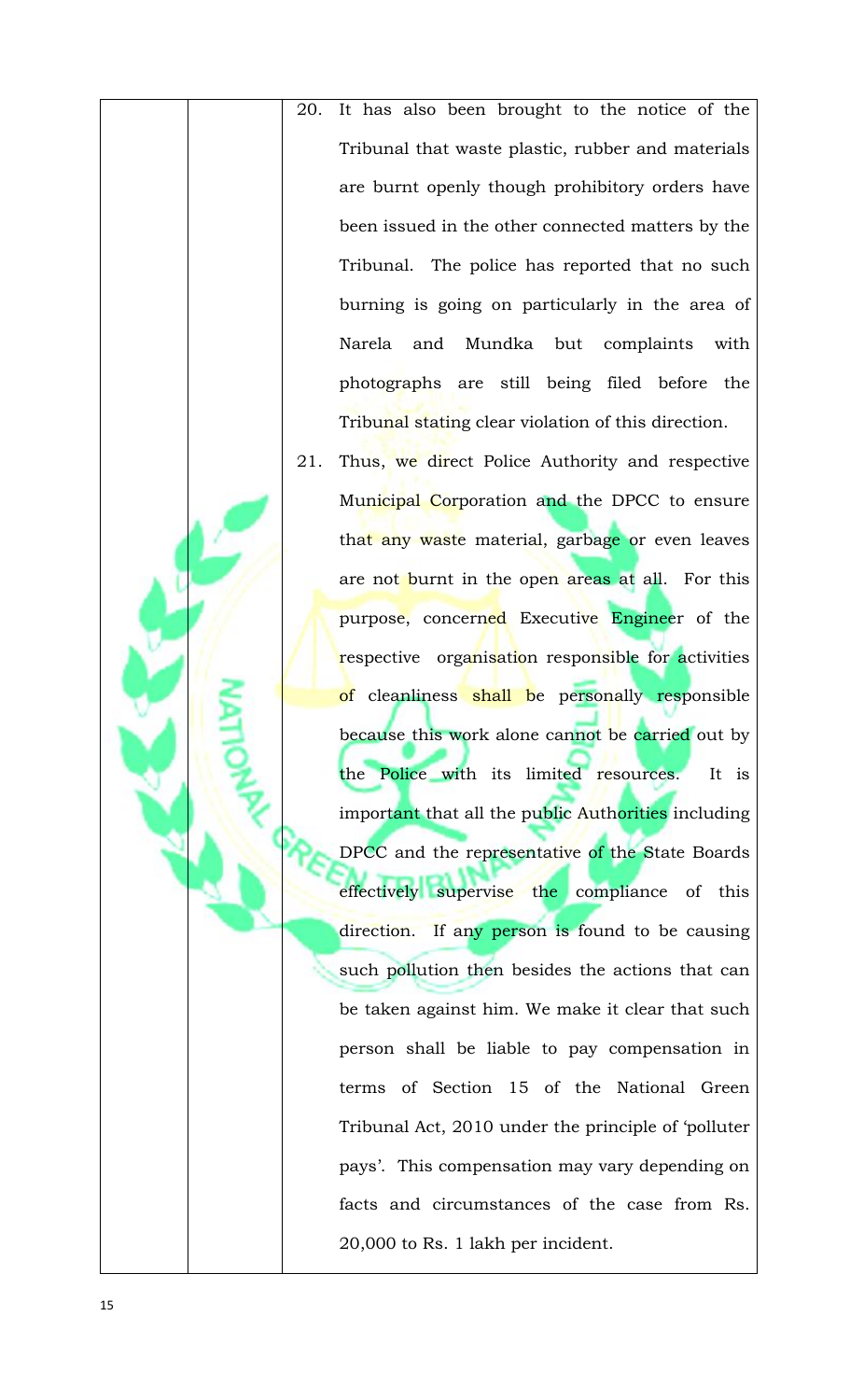- 22. Proper steps will be taken to spread education through different sources and even by requiring concerned Schools in the NCR, Delhi to educate students about the need for improvement of air quality and the steps that should be taken. Cooperation of the young generation should be encouraged besides providing a good incentives to the people reporting the same and steps be taken for creating environmental wings in the Capital city of India.
- 23. Suggestions have been made with regard to putting of cap on total number the vehicles, including cars and all other vehicles. We direct all the concerned Authorities in the respective States to collectively put their views before next date of hearing in this regard.
- 24. We further direct that there shall be no hot mixing on the road side. All public Authorities particularly the PWD, DDA and others should themselves, during construction and maintenance of road, ensure that coal tar, bitumen and/or asphalt mix is brought in molten condition and the same is neither burnt nor fire is put to melt these substance on the open roads.
- 25. The NCR Delhi, DDA and Railway Boards shall consider shifting and /or bifurcating of three sites meant for Cargo containers i.e. Tughlakabad, Okhla and area close to Anand Vihar, where heavy containers depot have been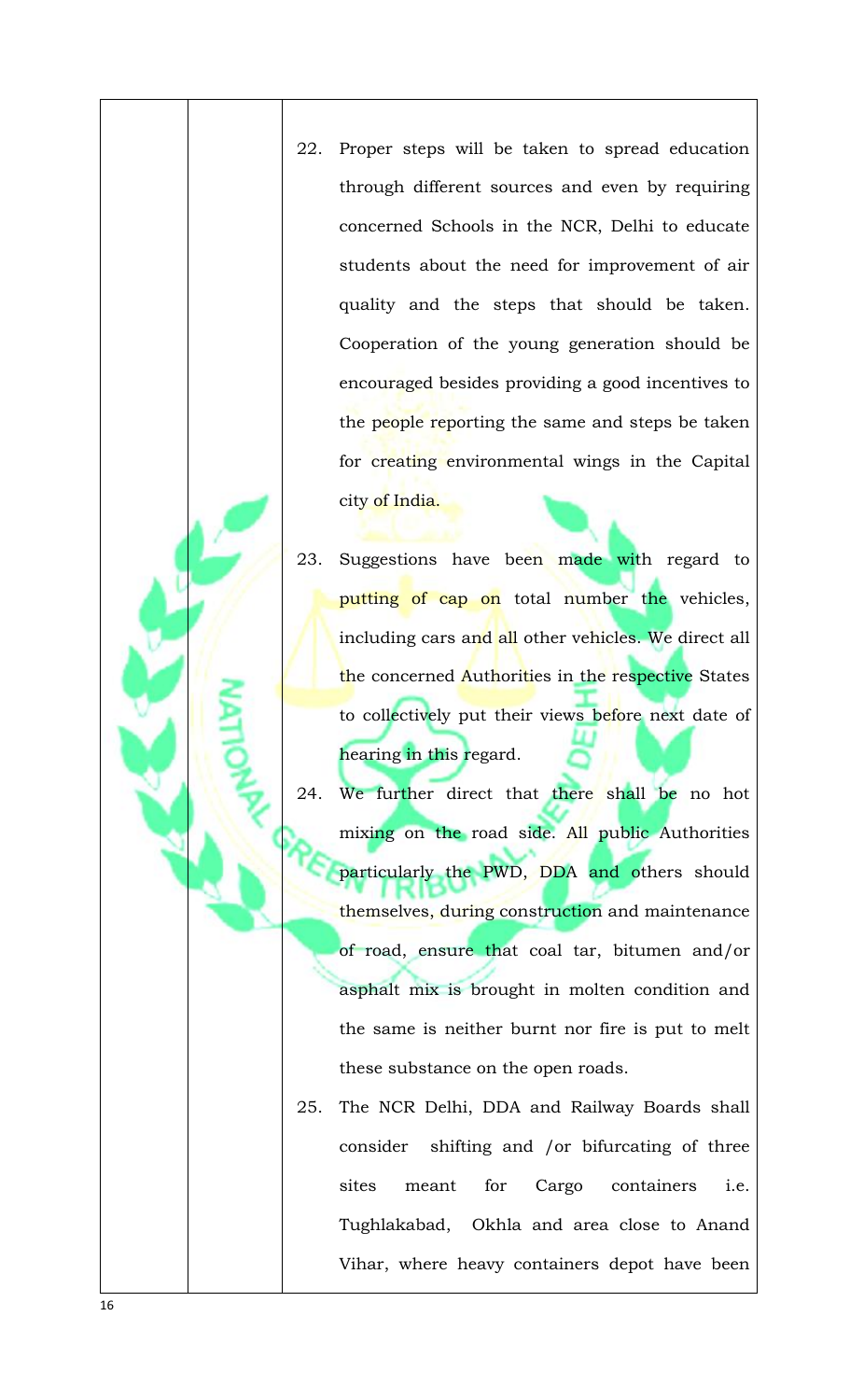located, 10 or 12 wheeler heavy trailers come to these areas and thus, cause serious traffic jams obstructing free flow of traffic, besides directly causing pollution in the air. If these sites are shifted or bifurcated atleast in the areas in the outskirts of NCR in consultation with the other States will help greatly in improving the air quality of NCR Delhi.

- 26. A suggestion was also made to fix life of the vehicle especially private and commercial.
- 27. Now we will be dealing with the air pollution from dust. It primarily results from demolition and construction activity going on in the NCR Delhi. Furthermore, the demolition material and construction material are transported without proper coverage and precautions, thus causing serious air pollution. It is informed that the largest contributor of air pollution is dust in NCR Delhi. This needs to be resolved at the earliest. It is also commonly conceded before us that this is one aspect which can be controlled by taking adequate measures without posing much difficulties. Still it is imperative that there should be definite will and sincerity for complying with the directions contained in this order on the part of all concerned. Hoping that all the concerned Departments of the Government, Police Authorities and Corporation would earnestly execute the directions, we issue following directions: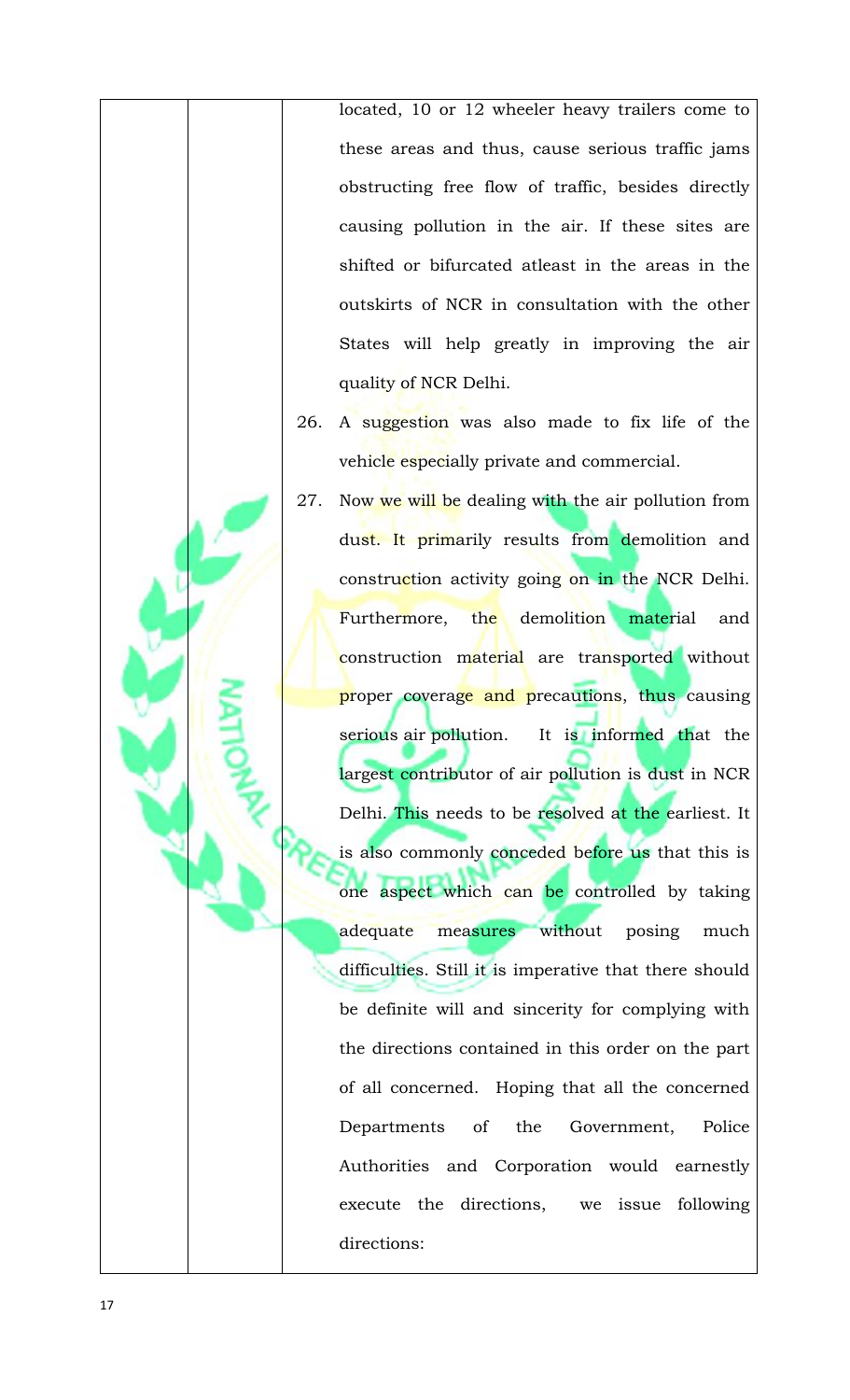1) No government, authority, contractor, builders or any person would be permitted to store/dump construction material or debris on the metalled road.

2) Beyond the metalled road the area where such construction material or debris can be stored shall be physically demarcated by the Officers of all the concerned Authorities/Corporation. It shall be ensured that such storage does not cause any obstruction to the free flow of traffic and/or inconvenience to the pedestrians. It should be ensured that no accidents occur on account of such permissible storage. Every builder, contractor or person shall ensure that the construction material is completely covered by tarpaulin. All other precautions should be taken to ensure that no dust particles are permitted to pollute the air quality as a result of such storage. It shall also be ensured that appropriate protection measures are taken by raising of wind breakers of the appropriate height on all the sides of plot/area using plastic and/or other similar material, to ensure that no construction material dust fly outside the plot area and it will be the builder/contractor responsibility to ensure that their activity does not cause any air pollution during the course of the construction and/ or storage of material or construction activity. This condition shall be strictly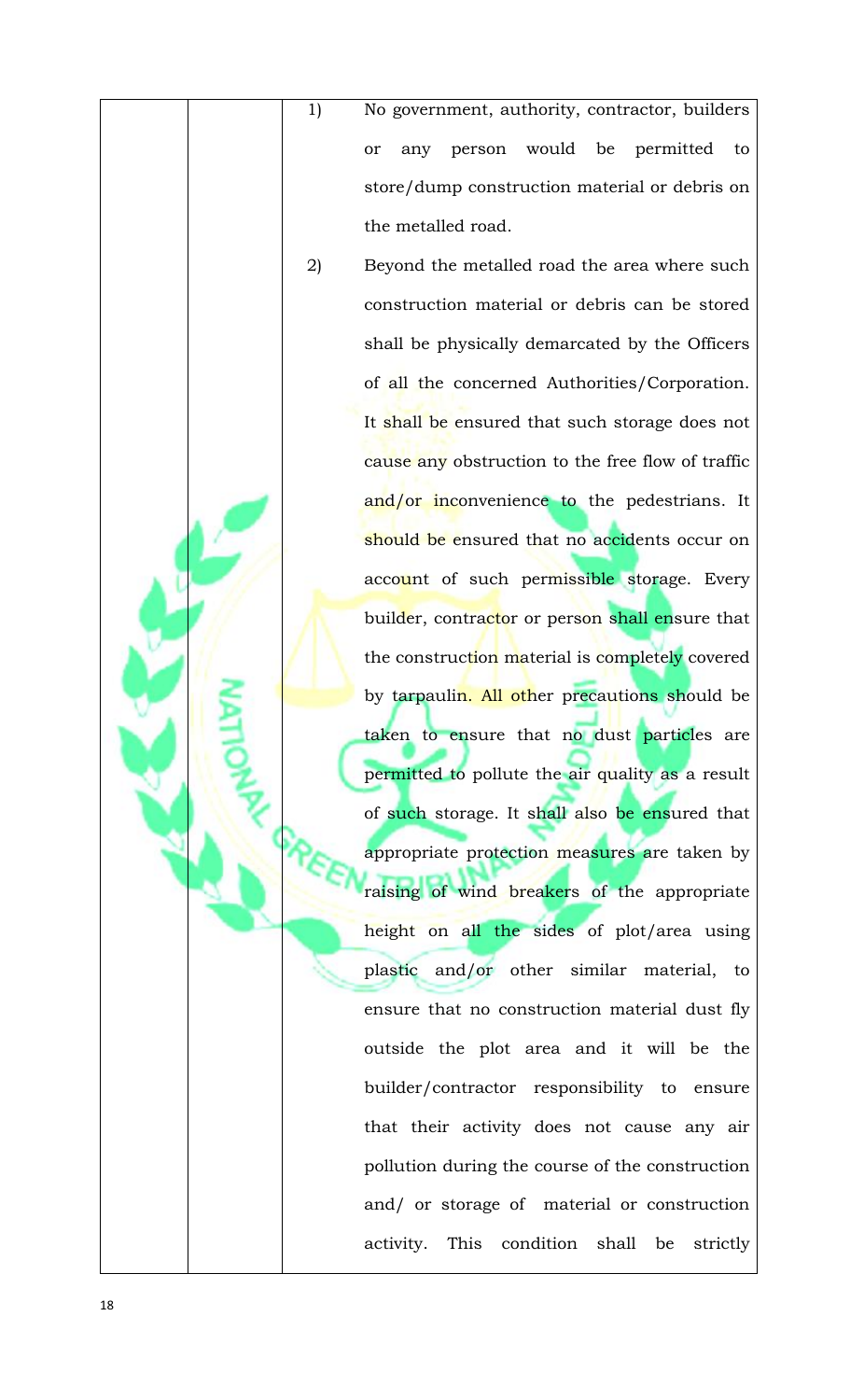adhered to by every builder, contractor, person or authority whether it relates to construction on small plot or a multistoreyed building. In the event of default they shall be liable to be prosecuted under the law in force, as well as for causing environmental pollution and shall also be liable to pay compensation which would be determined by the Tribunal in accordance with law.

3) All the concerned State Pollution Control Boards and environment departments of the State are hereby directed to maintain strict vigil and supervision over all the stone crushers to ensure that they are operating only after obtaining consent of the board/authority and are strictly conforming to the prescribed norms.

The Executive Engineer of each PWD or any other organisation would be personally responsible for effective compliance of these directions who shall submit Report to his Chief Engineer without delay and default every week. This will also apply to construction of all the roads, highways in the NCR Delhi.

5) All the trucks or vehicles of any kind which are used for construction purposes and/or are carrying construction materials like cement, sand and other allied material shall be fully covered. The vehicles would be properly cleaned, shall be dust free and/or other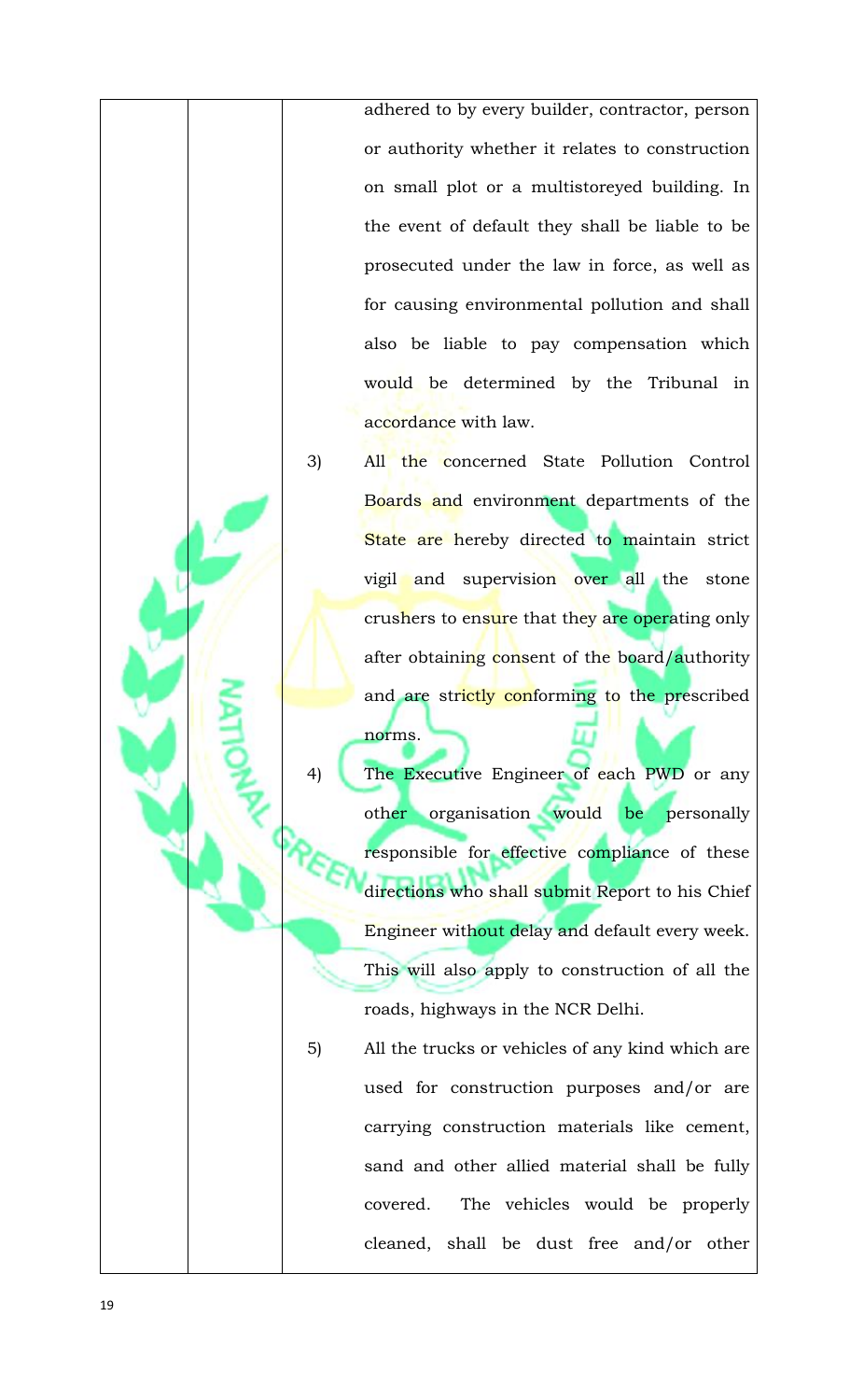precautions would be taken to ensure that enroute their destinations, the dust, sand or other particles are not permitted to be released in the air and/or contaminate air. Any truck which is not complying with these directions would not be permitted to enter NCR Delhi.

- 6) All Authorities, Corporations of NCR Delhi shall also ensure that there will no burning of any material earmarked at the land fill sites.
- 7) Crop remnant burning in agricultural field falling in NCR Delhi shall be strictly prohibited.
- 8) All the authorities i.e. Chief Secretaries, of the respective States and NCR Delhi, Commissioner / DGP, heads of all the public authorities, bodies, organization, including the Director General of PWD, CPWD, Horticulture Department, Vice Chairman of DDA, Commissioner of the respective Corporation, Chairperson of State Pollution Control Board and all Authorities, shall issue directions forthwith for strict compliance of these directions and in default would take disciplinary action under the respective service rules for any of the breach committed by officials to the direction aforestated.

9) We also direct the inspecting team to collect stack and air ambient quality samples from and near the Indraprastha Thermal Power Station Delhi and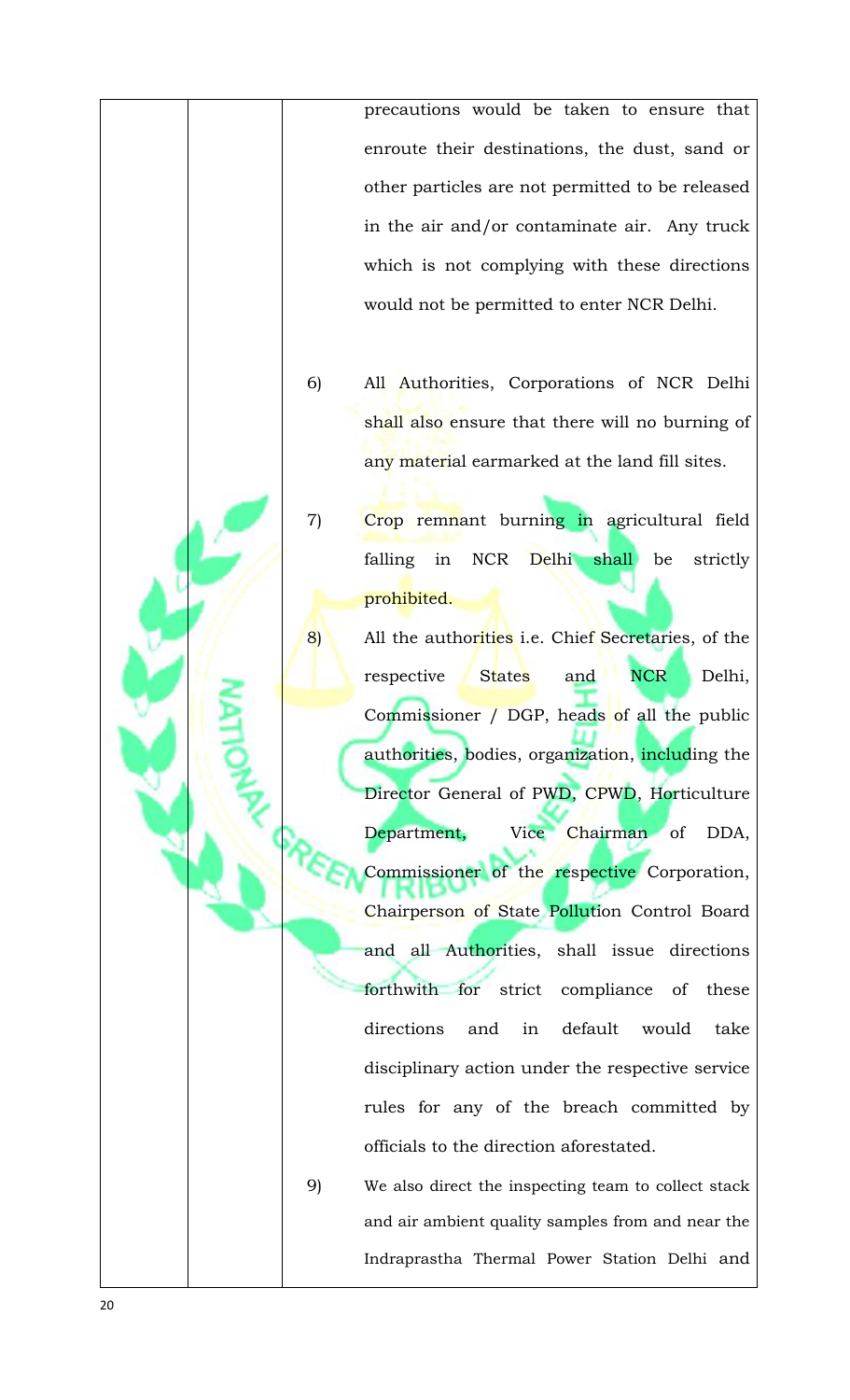Barder Pur Thermal Power Plant. They should specifically provide information to contribution of these two plants to the air pollution in Delhi.

The above directions shall be enforced without delay and default by all the concerned Authorities, Corporation, DDA, DJB, Forest Department, Department of Environment, NCT Delhi, DPCC, Department of Weights and Measures, NCT Delhi and Police Force. The head of the Department of all these would be personally responsible for compliance of these directions. It is further made clear that the head of Departments shall fix responsibility of all the Officers incharge of different areas to ensure that directions are carried out without default and delay.

All the status reports, compliance of which is required above as per directions of this Tribunal would be filed before the Tribunal three days in advance of the date fixed.

Liberty is granted to all the parties, any person aggrieved or otherwise and all the Departments to approach the Tribunal if the occasions so arises for clarification of the orders passed by the Tribunal and/or for issuing further directions.

List this matter on  $12<sup>th</sup>$  January, 2015 the date already fixed.

> ..………………………………….,CP (Swatanter Kumar)